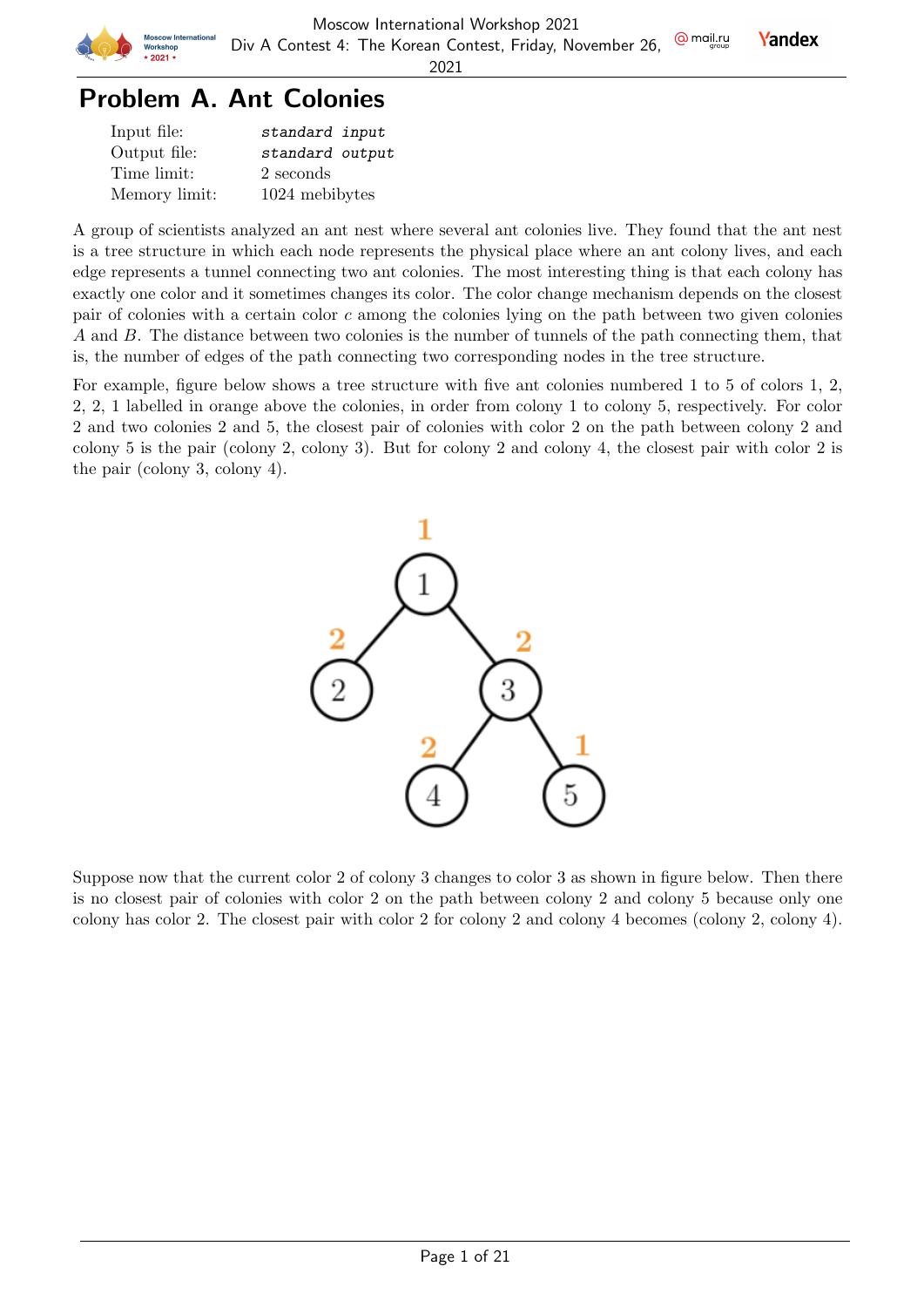

Moscow International Workshop 2021 @ mail.ru **Yandex** Div A Contest 4: The Korean Contest, Friday, November 26,

2021



Given colors of ant colonies, a tree structure of the ant nest, and an ordered list of update commands for the color change and query commands for the closest pair, write a program to find the closest pair of colonies with color c between the two colonies A and B for each query  $(A, B, c)$ .

### Input

Your program is to read from standard input. The input starts with a line containing two integers, n and  $a (2 \le n \le 100, 000, 2 \le q \le 100, 000)$ , where n is the number of ant colonies and q is the number of update and query commands. Ant colonies are numbered from 1 to  $n$ , and colors are identified with integers from  $\{1, 2, \dots, n\}$ . The next line consists of *n* positive integers representing colors for ant colonies, in order from colony 1 to colony n. In the following  $n-1$  lines, the *i*-th line contains a pair of integers  $a_i$ ,  $b_i$  ( $1 \le a_i, b_i \le n$ ,  $a_i \ne b_i$ ) specifying the numbers of two ant colonies connected by a tunnel, which corresponds to an edge in the tree structure. In the following q lines, the *i*-th line has a form of  $(S, A, c)$  or  $(S, A, B, c)$ , where S is a single uppercase character either 'U; or 'Q', representing the update and the query, respectively. In the case that  $S = U$ , it has the form of  $(S, A, c)$  which is an update command to change (update) the current color of colony A to color  $c$  ( $1 \leq A, c \leq n$ ). In the case of  $S =$  $\mathsf{Q}$ , it has the form of  $(S, A, B, c)$  which is a query command to output the distance of the closest pair of colonies with color c on the path between colony A and colony  $B$   $(1 \leq A, B, c \leq n)$ . These commands must be executed in the order given in the input.

## Output

Your program is to write to standard output. For every query  $(S, A, B, c)$  with  $S = \mathbb{Q}$ , print exactly one line containing the distance of the closest pair of colonies with color  $c$  on the path between colonies  $A$ and B under the current status of the ant nest. If there is no pair with color  $c$  between them, print  $-1$ .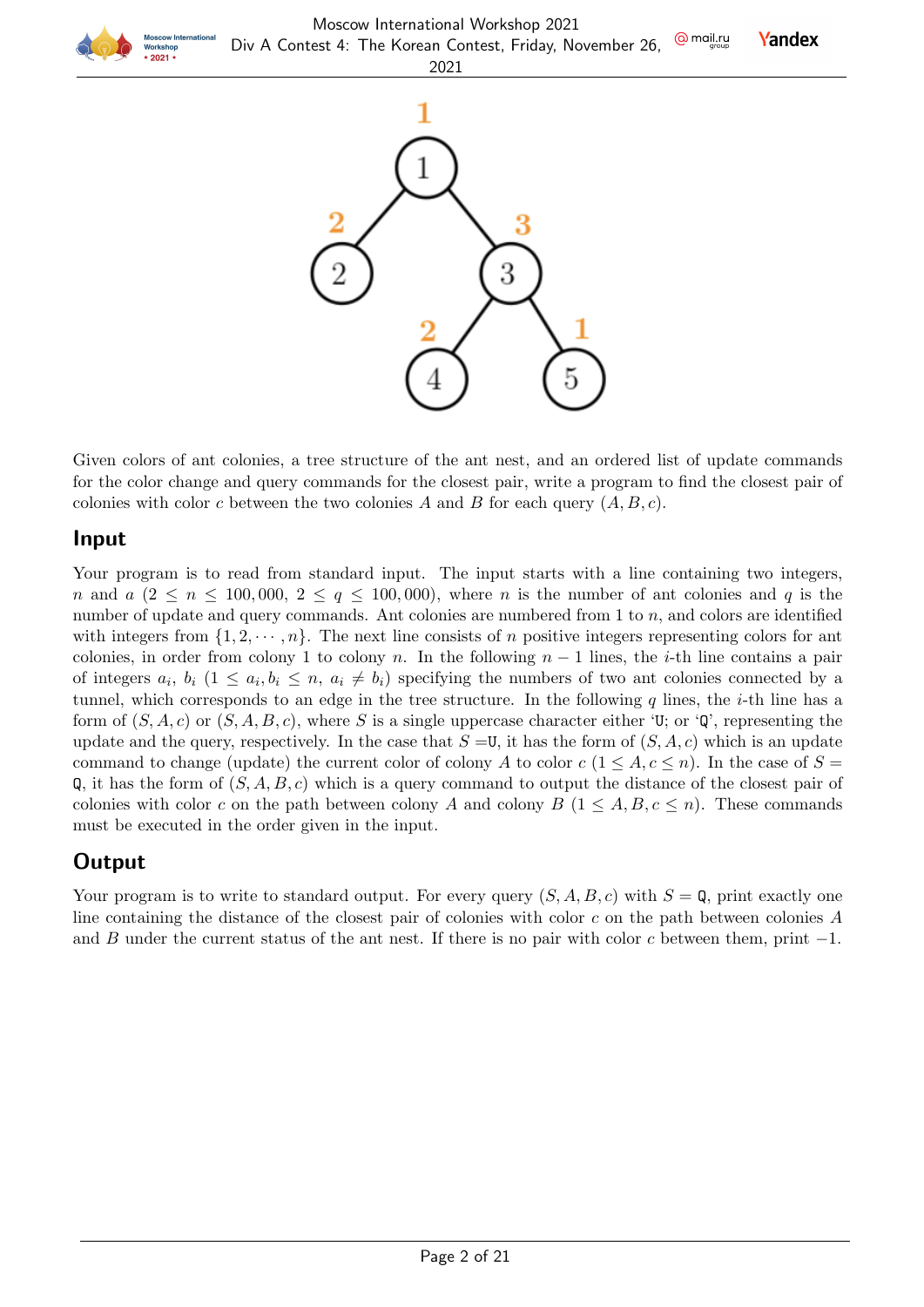

Moscow International Workshop 2021 Div A Contest 4: The Korean Contest, Friday, November 26, @ mail.ru Yandex

2021

| standard input | standard output |
|----------------|-----------------|
| 5 5            | $\overline{2}$  |
| 1 2 2 2 1      | 1               |
| $1\quad2$      | $-1$            |
| 3 <sub>1</sub> | 3               |
| 3 4            |                 |
| 3 5            |                 |
| Q 2 5 2        |                 |
| Q 2 4 2        |                 |
| U 3 3          |                 |
| Q 2 5 2        |                 |
| Q 2 4 2        |                 |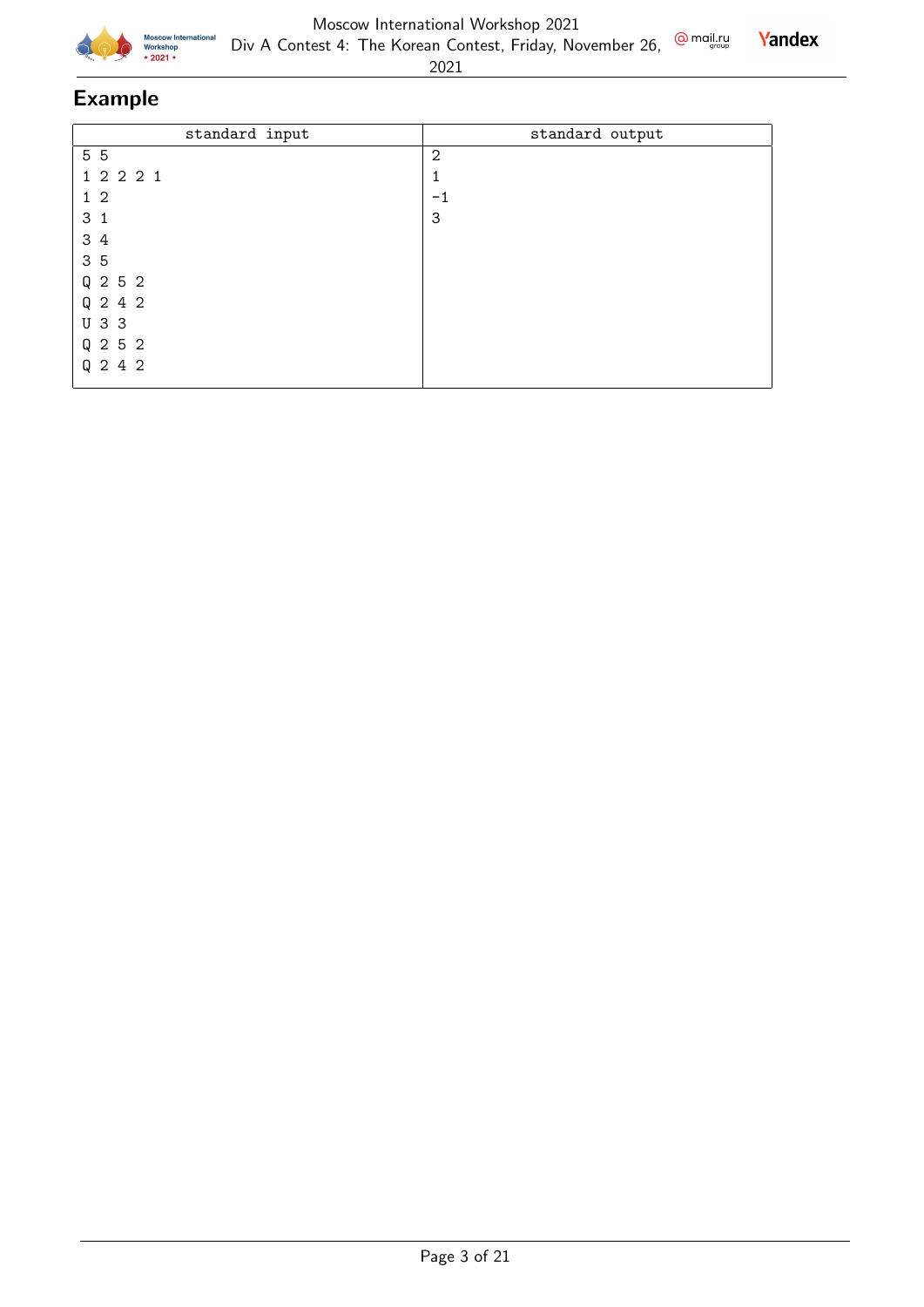# Problem B. Double Rainbow

| Input file:   | standard input  |
|---------------|-----------------|
| Output file:  | standard output |
| Time limit:   | 1 second        |
| Memory limit: | 1024 mebibytes  |

Let P be a set of n points on the x-axis and each of the points is colored with one of the colors  $1, 2, \ldots, k$ . For each color *i* of the *k* colors, there is at least one point in  $P$  which is colored with *i*. For a set  $P'$  of consecutive points from P, if both  $P'$  and  $P \backslash P'$  contain at least one point of each color, then we say that  $P'$  makes a *double rainbow*. See the below figure as an example. The set  $P$  consists of ten points and each of the points is colored by one of the colors 1, 2, 3, and 4. The set  $P'$  of the five consecutive points contained in the rectangle makes a double rainbow.



Given a set  $P$  of points and the number  $k$  of colors as input, write a program that computes and prints out the minimum size of  $P'$  that makes a double rainbow.

### Input

Your program is to read from standard input. The input starts with a line containing two integers  $n$  and  $k(1 \leq k \leq n \leq 10000)$ , where *n* is the number of the points in *P* and *k* is the number of the colors. Each of the following *n* lines consists of an integer from 1 to  $k$ , inclusively, and the *i*-th line corresponds to the color of the  $i$ -th point of  $P$  from the left.

## **Output**

Your program is to write to standard output. Print exactly one line. The line should contain the minimum size of  $P'$  that makes a double rainbow. If there is no such  $P'$ , print 0 instead.

| standard input            | standard output     |
|---------------------------|---------------------|
| 10 4                      | $\sqrt{5}$          |
| $\mathbf{1}$              |                     |
| $\sqrt{2}$                |                     |
| $\ensuremath{\mathsf{3}}$ |                     |
| 1                         |                     |
| 1                         |                     |
| $\ensuremath{4}$          |                     |
| $\sqrt{2}$                |                     |
| $\sqrt{4}$                |                     |
| $\ensuremath{\mathsf{3}}$ |                     |
| 3                         |                     |
| 6 3                       | $\mathsf{O}\xspace$ |
| $\mathbf{1}$              |                     |
| $\mathbf{1}$              |                     |
| $\sqrt{2}$                |                     |
| $\sqrt{2}$                |                     |
| 3                         |                     |
| $\ensuremath{\mathsf{3}}$ |                     |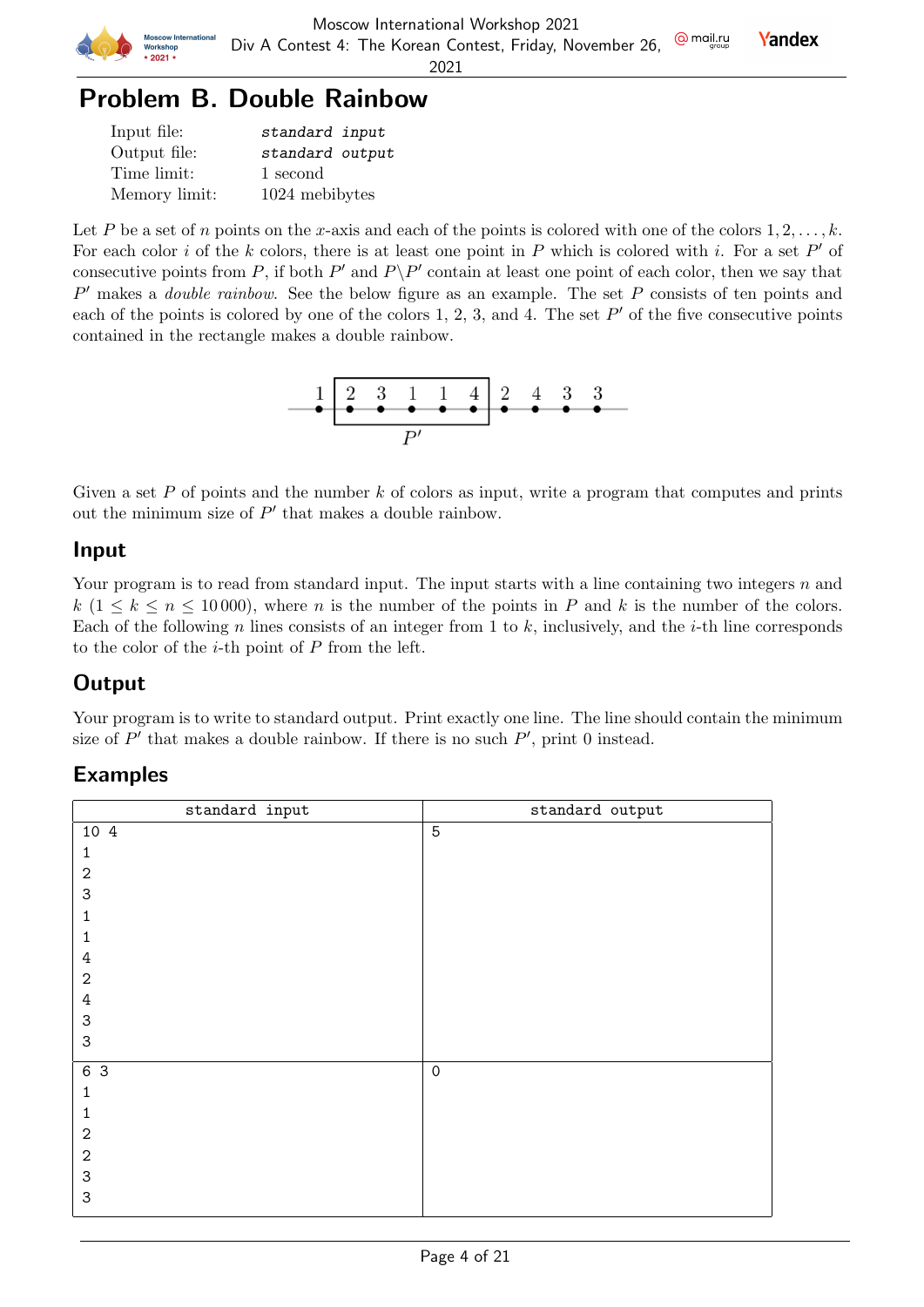## Problem C. Find The House

| Input file:   | standard input  |
|---------------|-----------------|
| Output file:  | standard output |
| Time limit:   | 1 second        |
| Memory limit: | 1024 mebibytes  |

Younghee is currently on a one-dimensional road and looking for her friend Jisun's house. To know the exact position of Jisun's house, Younghee sends a message to Jisun with her current position (assume that all the positions are represented as integers). A couple of minutes later, Younghee gets a reply as a list of  $n$  triples from Jisun with an additional explanation as follows:

- For each triple  $(i, j, k)$  in the list, i is an integer which denotes the current position, j denotes the direction to move from i, represented as  $L$  (left) or  $R$  (right), and  $k$  is a positive integer which denotes the distance to move from  $i$ .
- For any two triples  $(i, j, k)$  and  $(i', j', k')$  in the list, i and i' are distinct.
- If you are currently on the position i, there always exists a triple  $(i, j, k)$  in the list (unless all the triples in the list are referred before). In this case, refer to the triple  $(i, j, k)$  and move to  $i - k$  (if  $j = L$ ) or  $i + k$  (if  $j = R$ ).
- Each of the triples in the list is referred exactly once.
- The position after referring to all the triples in the list is a position of Jisun's house.

For example, suppose Younghee is currently at the position 0 with a list of four triples:  $(3, R, 4)$ ,  $(0, L, 2)$ ,  $(7, L, 5)$ , and  $(-2, R, 5)$ . Then Younghee first refers to the triple  $(0, L, 2)$  and move to the position  $0 - 2 = -2$ . After that, Younghee refers to the triples  $(-2, R, 5)$ ,  $(3, R, 4)$ , and  $(7, L, 5)$  in order and moves to the position 2, which is the position of Jisun's house. Given  $n$ , Younghee's current position, and a list of  $n$  triples, write a program to find Jisun's house's position.

## Input

Your program is to read from standard input. The input starts with a line containing an integer  $n$  $(1 \le n \le 10000)$ , where *n* is the number of triples in the list. In the following *n* lines, *n* triples are given where each triple is represented as three values  $i, j$ , and  $k$ , consisting of two integers  $i$  and  $j$  and one character  $k$  (-1, 000, 000 ≤ i ≤ 1, 000, 000, j ∈ {L, R}, and  $1 \le k \le 2000000$ ). After *n* lines of triples, there is a line containing Younghee's current position as an integer between −1, 000, 000 and 1, 000, 000.

## **Output**

Your program is to write to standard output. Print exactly one line. The line should contain the position of Jisun's house.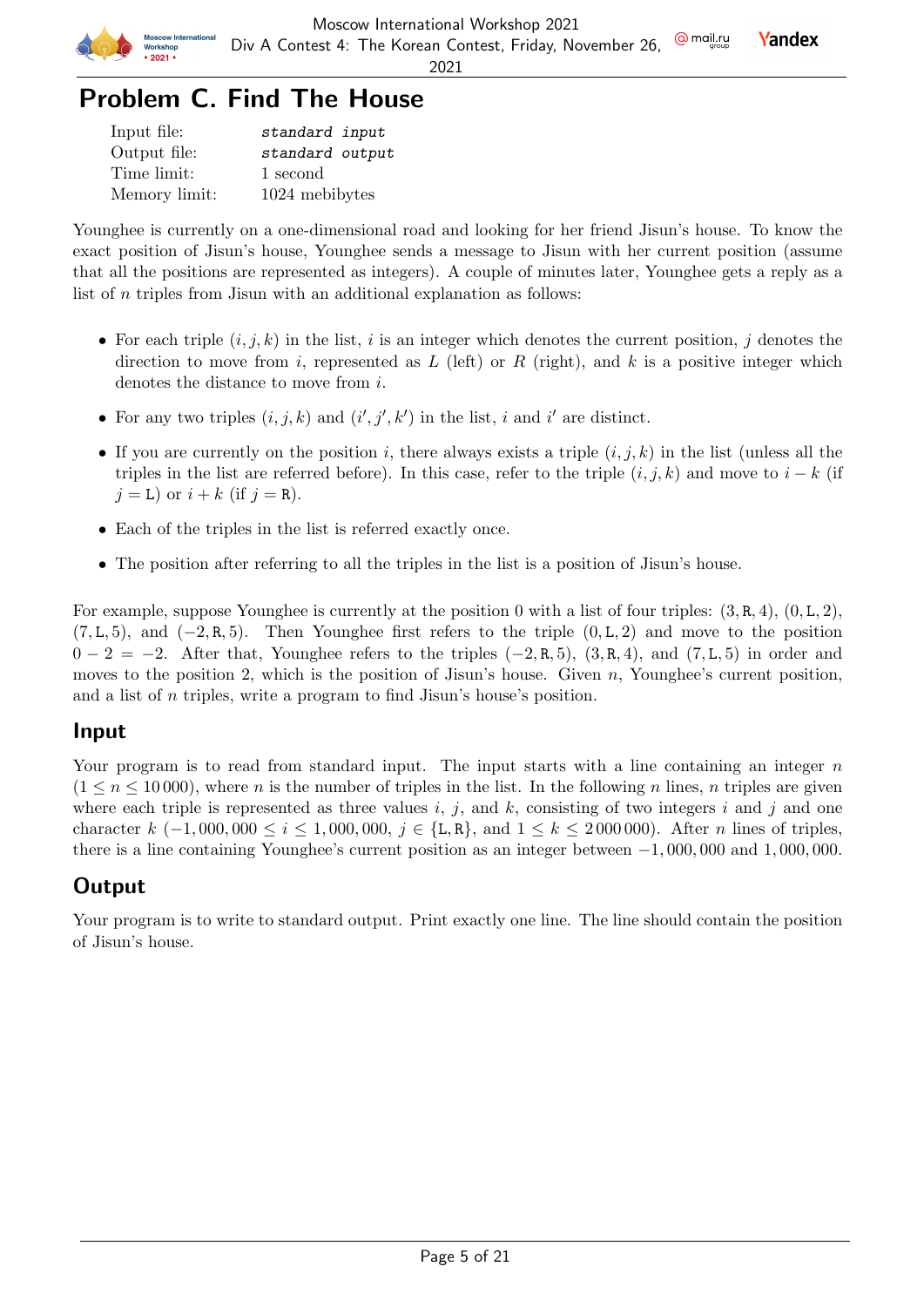

Moscow International Workshop 2021 Div A Contest 4: The Korean Contest, Friday, November 26, @ mail.ru Yandex

2021

| standard input  | standard output |
|-----------------|-----------------|
| $\overline{4}$  | $\overline{2}$  |
| 3 R 4           |                 |
| 0 L 2           |                 |
| 7 L 5           |                 |
| $-2$ R 5        |                 |
| 0               |                 |
| $5\phantom{.0}$ | $\mathbf 0$     |
| 3 L 3           |                 |
| $-1$ R 11       |                 |
| 5 L 6           |                 |
| 1 R 4           |                 |
| 10 L 7          |                 |
| 1               |                 |
|                 |                 |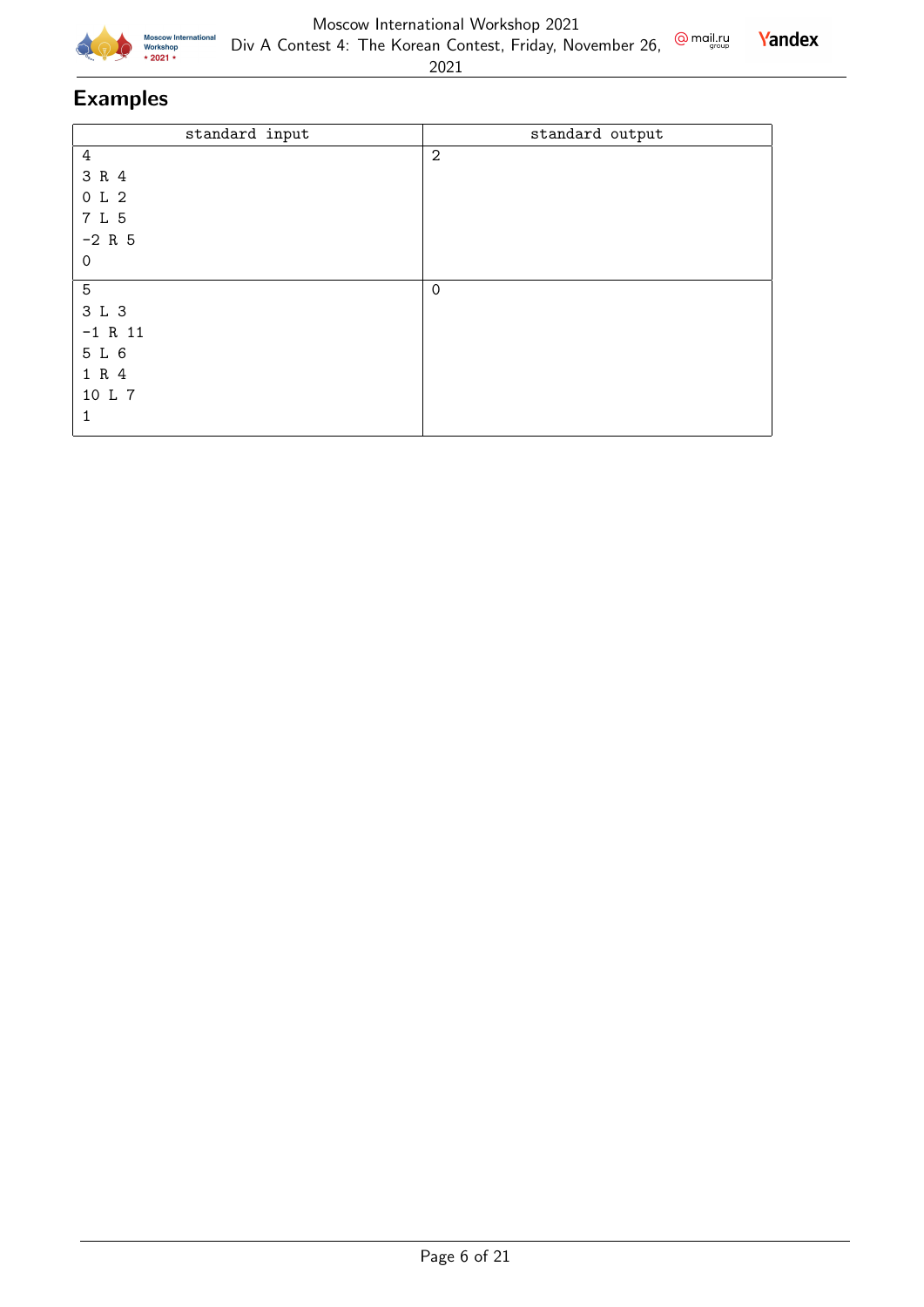# Problem D. Friendship Graphs

| Input file:   | standard input  |
|---------------|-----------------|
| Output file:  | standard output |
| Time limit:   | 1 second        |
| Memory limit: | 1024 mebibytes  |

Given a collection of people who interact, we can define a graph whose vertices are people, with an edge between two people if and only if they are friends with one another. Such graphs are called social networks and are well defined on any set of people, for example, the students in a college or the residents of a small town. An entire science analyzing social networks has sprung up in recent years, because many interesting aspects of people and their behavior are best understood as properties of this friendship graph.

Given a friendship graph where the vertices are the students in the Problem Solving class, your job is to write a program that decomposes the students in the class into two groups,  $A$  and  $B$ , so that the following three conditions are satisfied simultaneously:

- Each student in the class belongs to exactly one group,  $A$  or  $B$ .
- Any two students in each group are friends with each other.
- The difference between the sizes of groups A and B, denoted as  $||A|-|B||$ , is as small as possible.

For example, suppose we are given a friendship graph shown in the figure below. Decomposing the students into  $A = \{u_1, u_2, u_3, u_6\}$  and  $B = \{u_4, u_5, u_7\}$  is not possible because  $u_2$  and  $u_6$  are not friends. On the other hand, in the decomposition into  $A = \{u_1, u_2\}$  and  $B = \{u_3, u_4, u_5, u_6, u_7\}$ , any two students in each group are friends with each other; however, the size difference  $(|2-5| = 3)$  between the two groups is larger than the difference  $(|3-4|=1)$  in the decomposition into  $A = \{u_1, u_2, u_3\}$  and  $B = \{u_4, u_5, u_6, u_7\}$ . The last one is an optimal decomposition we want.



## Input

Your program is to read from standard input. The first line contains two integers  $n$  and  $m$ , respectively indicating the numbers of vertices and edges of a friendship graph, in which we assume  $2 \leq n \leq 1,000$ and  $0 \leq m \leq {n \choose 2}$  $n<sub>2</sub>$ ). The vertices are indexed from 1 to n. In the following m lines, each line contains two integers  $u$  and  $v$  which represent an edge  $(u, v)$  of the graph.

## **Output**

Your program is to write to standard output. Print exactly one line that contains an integer. The integer should be the minimum of the size differences between two groups if the students can be decomposed into two groups satisfying the above three conditions; otherwise, the integer should be  $-1$ .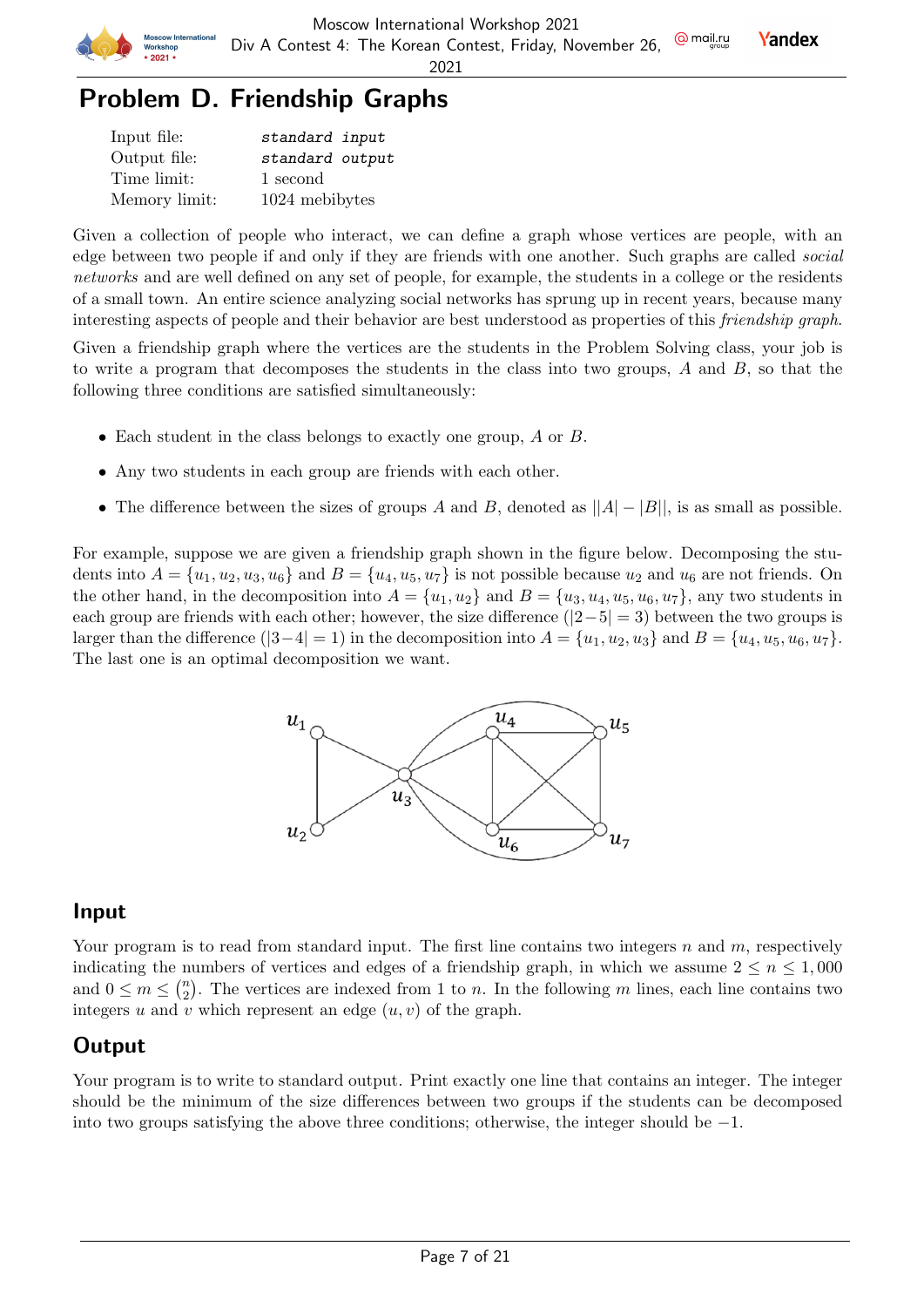

Moscow International Workshop 2021 Div A Contest 4: The Korean Contest, Friday, November 26, @ mail.ru Yandex

2021

| standard output     |
|---------------------|
| $\mathbf 1$         |
|                     |
|                     |
|                     |
|                     |
|                     |
|                     |
|                     |
|                     |
|                     |
|                     |
|                     |
|                     |
|                     |
| $-1$                |
|                     |
|                     |
|                     |
|                     |
|                     |
| $\mathsf{O}\xspace$ |
|                     |
|                     |
|                     |
|                     |
|                     |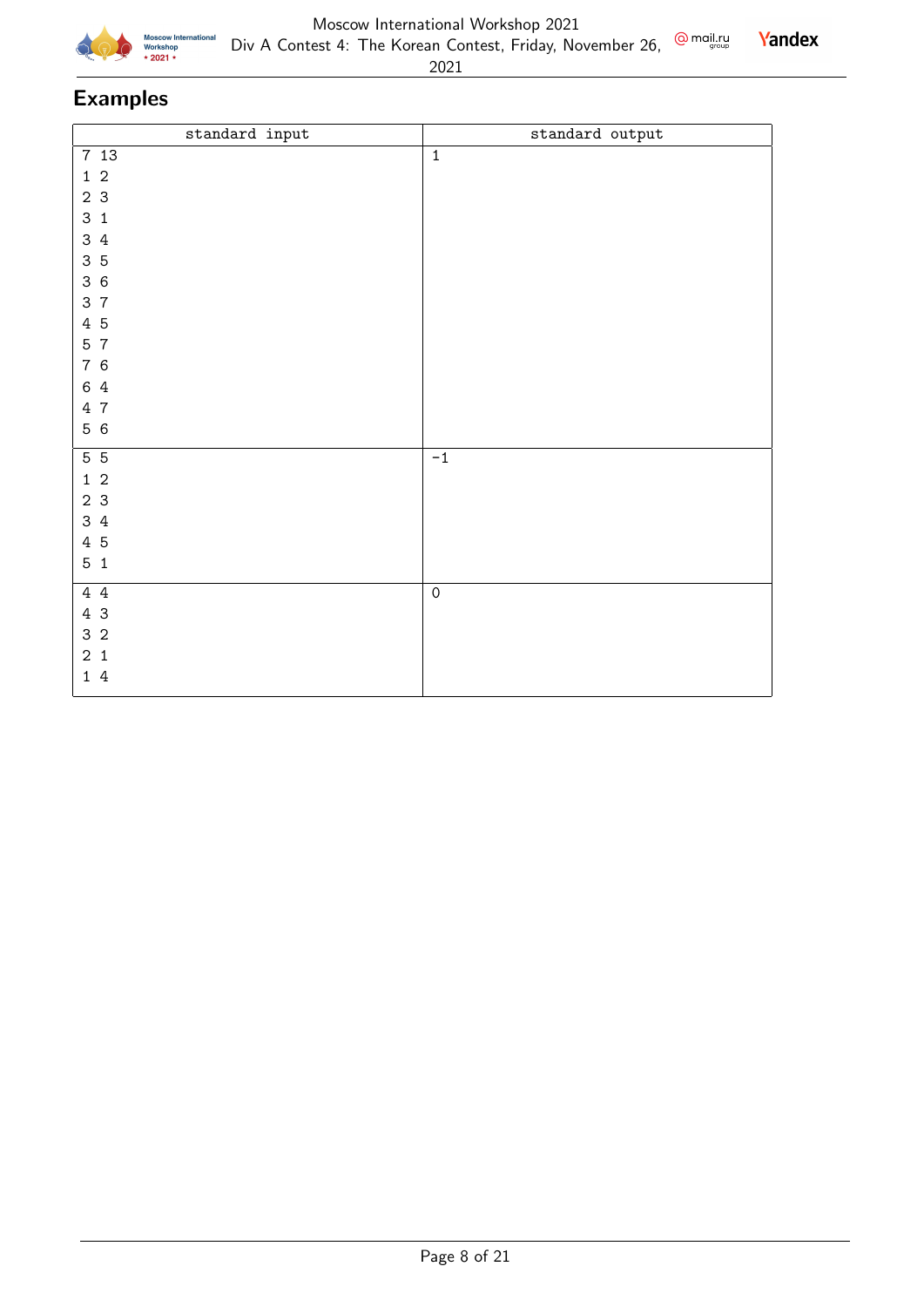# Problem E. Grid Triangle

| Input file:   | standard input  |
|---------------|-----------------|
| Output file:  | standard output |
| Time limit:   | 1 second        |
| Memory limit: | 1024 mebibytes  |

A grid triangle in the 3-dimensional grid system is a triangle of three integral points including the origin  $(0, 0, 0)$  that satisfy the following property:

There exist three different positive integers  $X, Y, Z$  such that for every pair of the three points of the triangle, you can rotate and translate the cuboid of size  $X \times Y \times Z$  in parallel with the grid system so that the pair are diagonally opposite (and so the farthest way) vertices of the cuboid.

For instance, the triangle of the three points  $(0, 0, 0)$ ,  $(1, 2, 3)$ ,  $(-2, 3, 1)$  is a grid triangle with the cuboid of size  $1 \times 2 \times 3$ . More specifically, the two points  $(1, 2, 3)$ ,  $(-2, 3, 1)$  are the diagonally opposite vertices of the cuboid  $\{(x, y, z) | -2 \le x \le 1, 2 \le y \le 3, 1z \le 3\}$  of size  $3 \times 1 \times 2$ ; the two points  $(0, 0, 0)$ ,  $(1, 2, 3)$  are the diagonally opposite vertices of the cuboid  $\{(x, y, z)|0 \le x \le 1, 0 \le y \le 2, 0 \le z \le 3\}$  of size  $1 \leq 2 \leq 3$ ; and the two points  $(0,0,0), (-2,3,1)$  are the diagonally opposite vertices of the cuboid  $\{(x, y, z) | -2 \le x \le 0, 0 \le y \le 3, 0 \le z \le 1\}$  of size  $2 \times 3 \times 1$ . Further, all three cuboids are parallel with the grid system.

Write a program to output the number of grid triangles within a bounded 3-dimenional grid system. The grid system is bounded by three given positive integers,  $A, B, C$ , in such a way that all points of grid triangles should be within  $\{(x, y, z) | -A \le x \le A, -B \le y \le B, -C \le z \le C\}.$ 

## Input

Your program is to read from standard input. The input is exactly one line containing three integers,  $A$ ,  $B, C \ (1 \leq A, B, C \leq 10^7).$ 

## **Output**

Your program is to write to standard output. Print exactly one line. The line should contain the number of grid triangles in the 3-dimensional grid system bounded by  $A, B, C$ .

| standard input | standard output |
|----------------|-----------------|
| 3 3 3          | 48              |
| 3 3 2          | 16              |
| 3 2 2          |                 |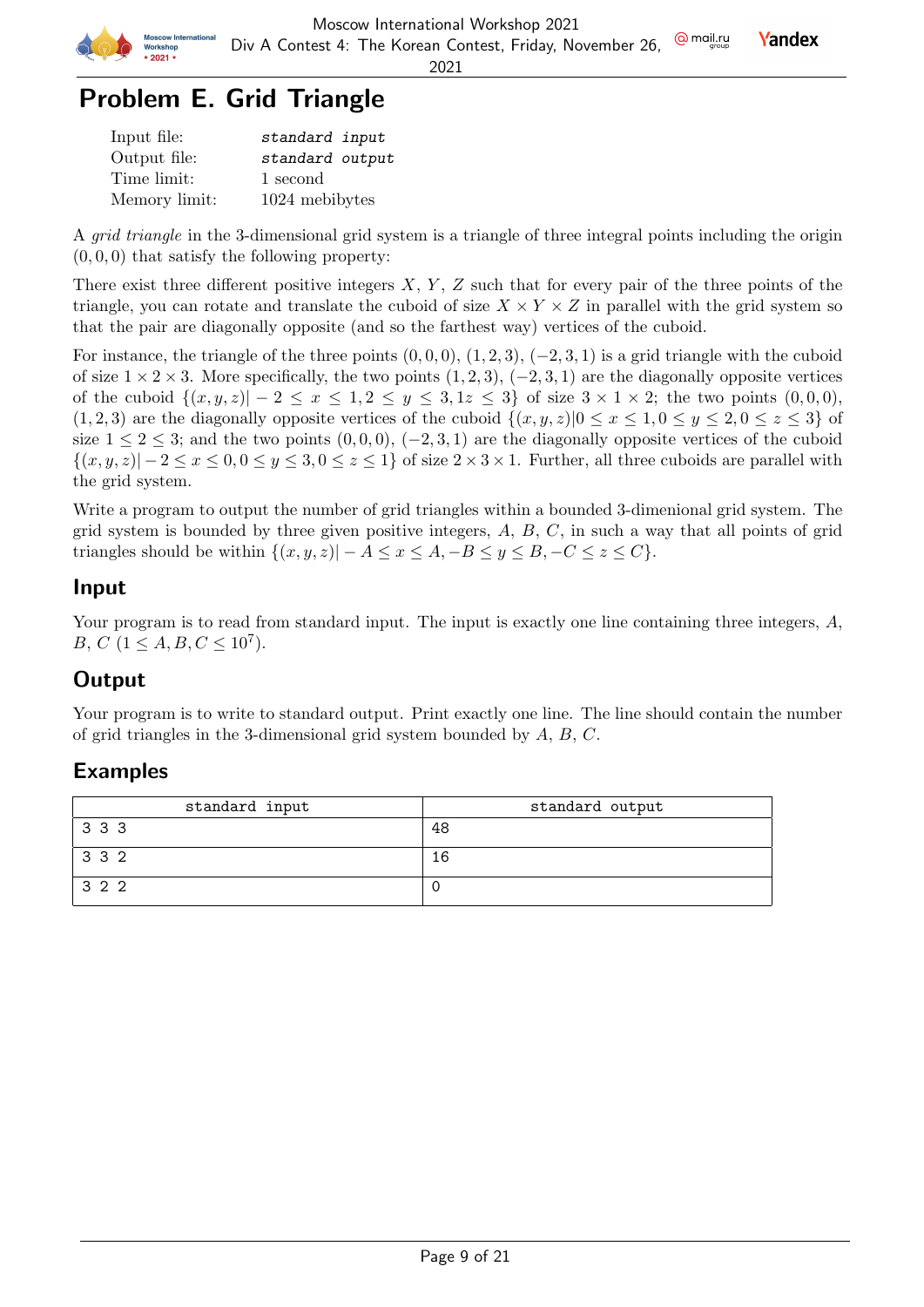# Problem F. John's Gift

| Input file:   | standard input  |
|---------------|-----------------|
| Output file:  | standard output |
| Time limit:   | 2 seconds       |
| Memory limit: | 1024 mebibytes  |

Every morning, John, a storekeeper, receives  $n$  goods of distinct values and  $n$  price tags all of which have different prices. As John wants to sell as many goods as possible, he sets up a match between the goods and the price tags to minimize the maximum difference (max-difference in short) between the two pair, where different goods should match different price tags. For example, if John has two goods of values 10, 30 and two price tags of prices 10, 20, then the max-difference can be minimized to be 10 by matching (10, 10) and (30, 20). This smallest max-difference is called the matching score.

Today, Jane, a friend of John, has a birthday party and John decides to pick a birthday gift from his goods. When selecting a good, he does not want to lose too much profit, and therefore wants to select a good whose removal results in the smallest matching score for the remaining  $n-1$  goods against the original *n* price tags. By the way, when matching  $n-1$  goods, John leaves one price tag unpaired to make a proper match.

For instance, John has two goods  $G_1$  and  $G_2$  whose values are 10 and 30, respectively, and two price tags 10 and 20. If he picks  $G_1$  for a gift, then a possible price for  $G_2$  is either 10 or 20. Then the matching score is 10 when  $G_2$  is priced at 20. On the other hand, if he picks  $G_2$  for a gift, then the matching score is zero when  $G_1$  is priced at 10. Therefore, in order to obtain the smallest matching score, John would select  $G_2$  as a gift. In other words, among n goods, John can pick any single good as gift, and this defines a new matching score between the remaining  $n-1$  goods against the original n price tags. Among n possible gift choices, John wants to find a good whose removal produces the smallest matching score.

Given  $n$  good values and  $n$  price tags, write a program that prints a value of a gift good that John should pick in order to produce the smallest matching score between the remaining  $n-1$  goods and the *n* price tags. If there are two or more candidate goods to select, print the smallest value of the candidate goods.

## Input

Your program is to read from standard input. The input starts with a line containing an integer  $n$  $(2 \le n \le 10^6)$ , where *n* is the number of goods and the number of price tags. The following line contains  $n$  positive and distinct integers that represent the values of  $n$  goods. The third line contains  $n$  positive and distinct integers that represent  $n$  price tags. The good values and the tag prices are no more than  $10^9$ .

## **Output**

Your program is to write to standard output. Print exactly one line. The line should contain the value of the good that John picks for Jane's birthday gift such that its removal produces the smallest matching score in the remaining  $n-1$  goods. If there are multiple candidate goods, print the smallest value among the candidate goods.

| standard input | standard output |
|----------------|-----------------|
| 2              | 30              |
| 10 30          |                 |
| 10 20          |                 |
| 3              | 40              |
| 20 30 40       |                 |
| 30 20 10       |                 |
| 4              | 68              |
| 24 68 51 10    |                 |
| 20 30 40 50    |                 |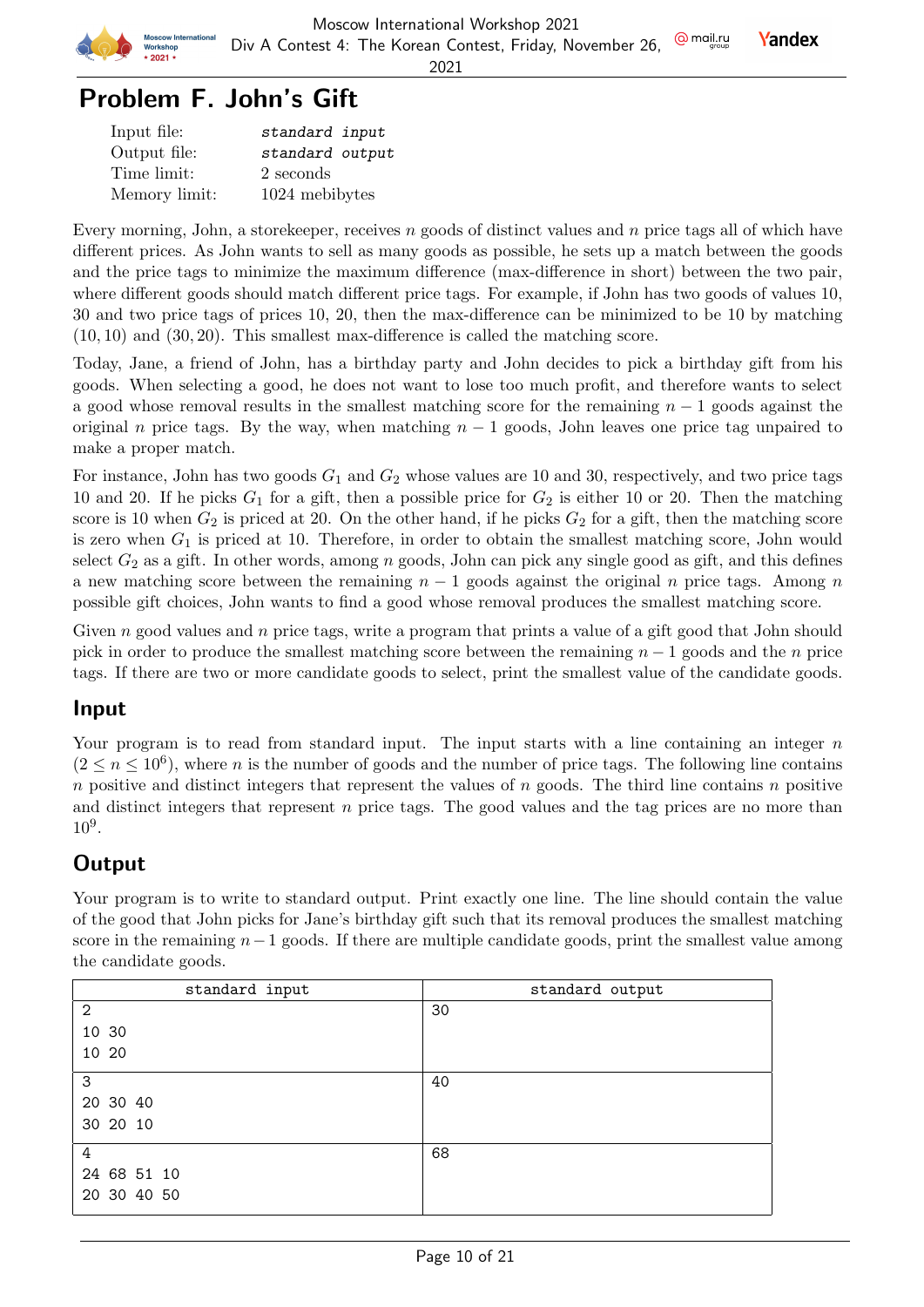# Problem G. Logical Warehouse 2

| Input file:   | standard input  |
|---------------|-----------------|
| Output file:  | standard output |
| Time limit:   | 2 seconds       |
| Memory limit: | 1024 mebibytes  |

KOPANG is one of largest online vendors in Korea and introduced so called "early-morning delivery" for the first time. To cope with the growing demand, KOPANG plans to build new logistical warehouses. The locations of logistical warehouses must be within a certain distance from customers to keep the delivery time guaranteed by KOPANG to the customers.

The logistics network is modelled as a connected tree  $T$ . Each node of  $T$  represents a region such as a city or a province in Korea, and each edge of  $T$  represents a transportation road connecting two regions. KOPANG wants to select one or more nodes of  $T$  satisfying the distance restriction for the logistical warehouses. Before the selection, KOPANG first fixed a distance parameter  $K$  through sufficient research. KOPANG now wants to select the minimum number of nodes satisfying the distance restriction that the distance from every node of  $T$  to its closest selected node (warehouse) is at most  $K$ . The distance of two nodes  $u$  and  $v$  is the number of edges of the (unique) path in  $T$  that connects  $u$  and  $v$ . Note that the distance is defined as zero if  $u = v$ .

For example, the figure below shows a tree T with nine nodes and eight edges. For  $K = 1$ , if three warehouses are located at nodes 2, 5, and 8, marked with red circles as in Figure G.1 (a), then the distance of every node of  $T$  to the closest warehouse is at most one. Two warehouses are not enough to satisfy the distance restriction, so three warehouses are the minimum. For  $K = 2$ , three warehouses are still required; warehouses at nodes 2, 5, and 8 for  $K = 1$  are the ones for  $K = 2$ .



Of course, the locations of the minimum number of warehouses are not unique; three warehouses at nodes 4, 7, and 1 as in figure below also satisfy the distance restriction for  $K = 2$ .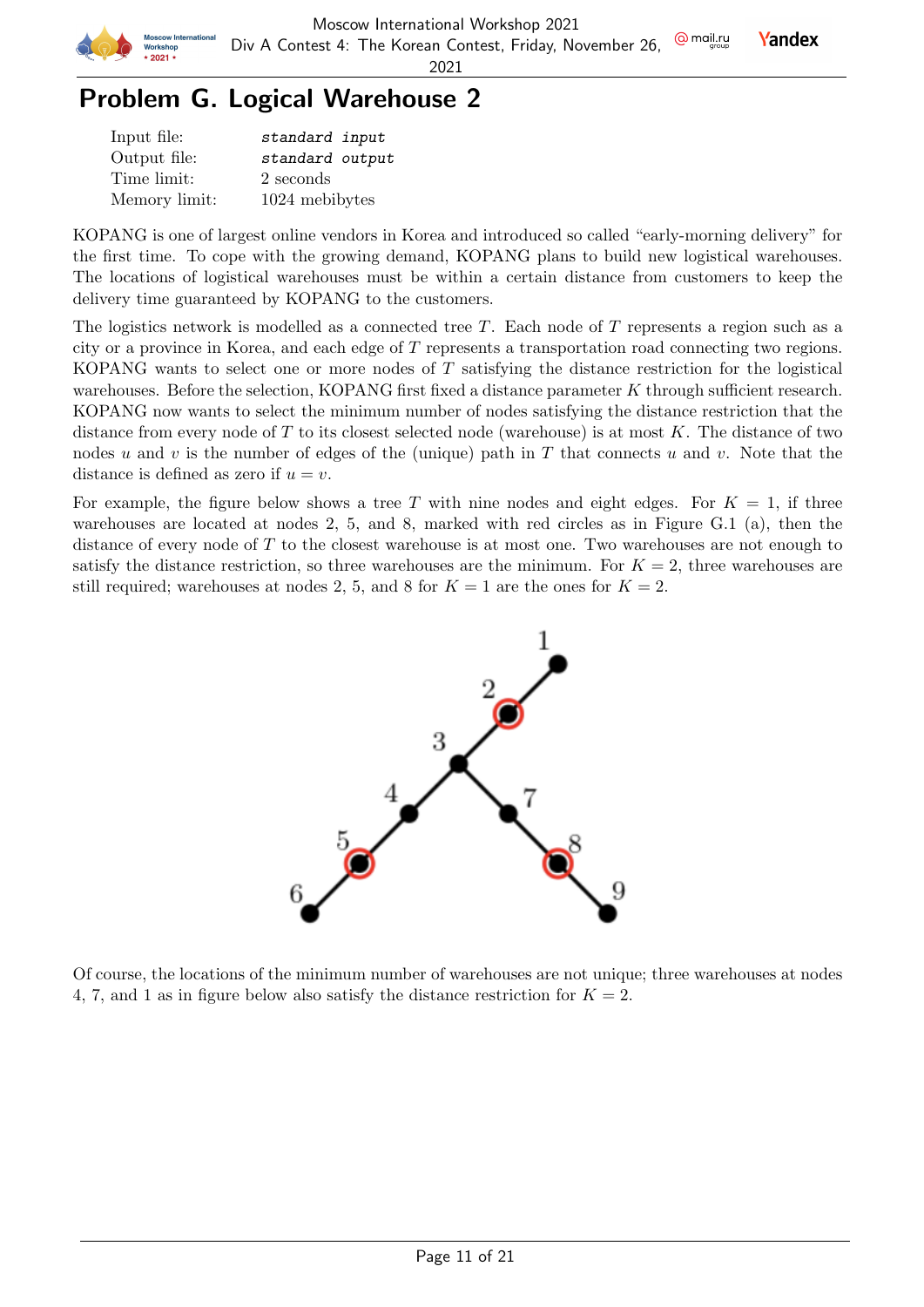

Moscow International Workshop 2021 @ mail.ru Yandex Div A Contest 4: The Korean Contest, Friday, November 26,

2021



Given a connected tree  $T$  and a positive integer  $K$ , write a program to select the minimum number of nodes (warehouses) of  $T$  satisfying the distance restriction, that is, the distance of every node of  $T$  to its closest warehouse is at most  $K$ .

## Input

Your program is to read from standard input. The input starts with a line containing two integers  $n$  and  $K$  ( $1 \leq K \leq n \leq 10^5$ ), where *n* is the number of nodes in a connected tree and the maximum distance from each node in the tree to its closest selected node is at most K. In the following  $n-1$  lines, the edge information is given; the *i*-th line contains two positive integers representing two indices of the end nodes of the  $i$ -th edge. The nodes are indexed from 1 to  $n$ .

## **Output**

Your program is to write to standard output. Print exactly one line that contains the minimum number of the selected nodes for logistical warehouses satisfying the distance restriction for the given tree and the distance parameter  $K$ .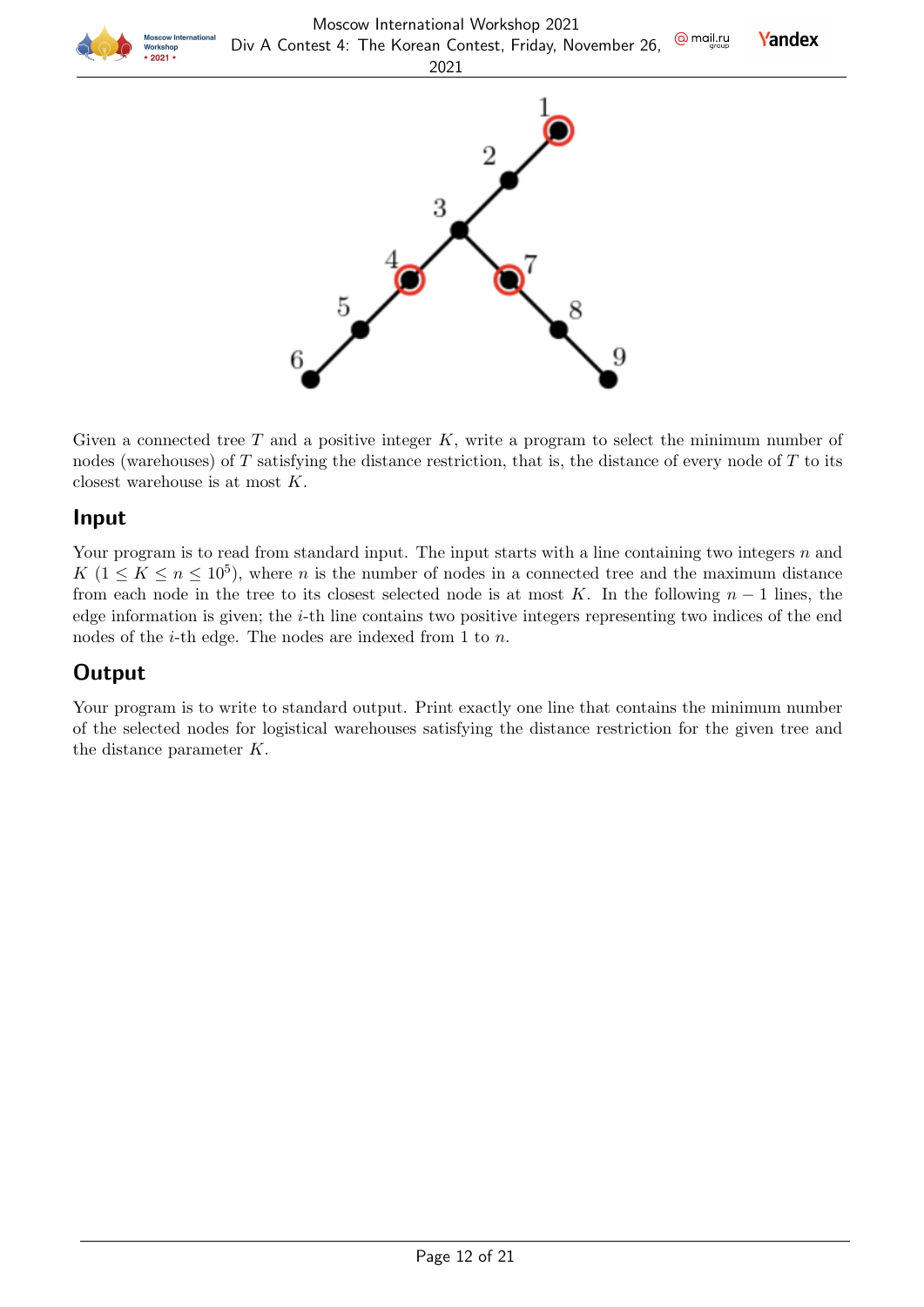

Moscow International<br>Workshop<br>\* 2021 \*

Div A Contest 4: The Korean Contest, Friday, November 26, @ mail.ru

Yandex

2021

| standard input  | standard output           |
|-----------------|---------------------------|
| 9 <sub>1</sub>  | $\overline{3}$            |
| $2\,1$          |                           |
| 7 3             |                           |
| 34              |                           |
| 4 5             |                           |
| 6 5             |                           |
| 7 8             |                           |
| 3 <sub>2</sub>  |                           |
| 89              |                           |
| $9\overline{2}$ | $\ensuremath{\mathsf{3}}$ |
| $2\quad1$       |                           |
| 7 3             |                           |
| $3\quad 4$      |                           |
| 4 5             |                           |
| 6 5             |                           |
| 7 8             |                           |
| 3 <sub>2</sub>  |                           |
| 89              |                           |
| 98              | $\mathbf 1$               |
| $2\quad1$       |                           |
| 7 3             |                           |
| 34              |                           |
| 4 5             |                           |
| 6 5             |                           |
| 7 8             |                           |
| 3 <sub>2</sub>  |                           |
| 89              |                           |
|                 |                           |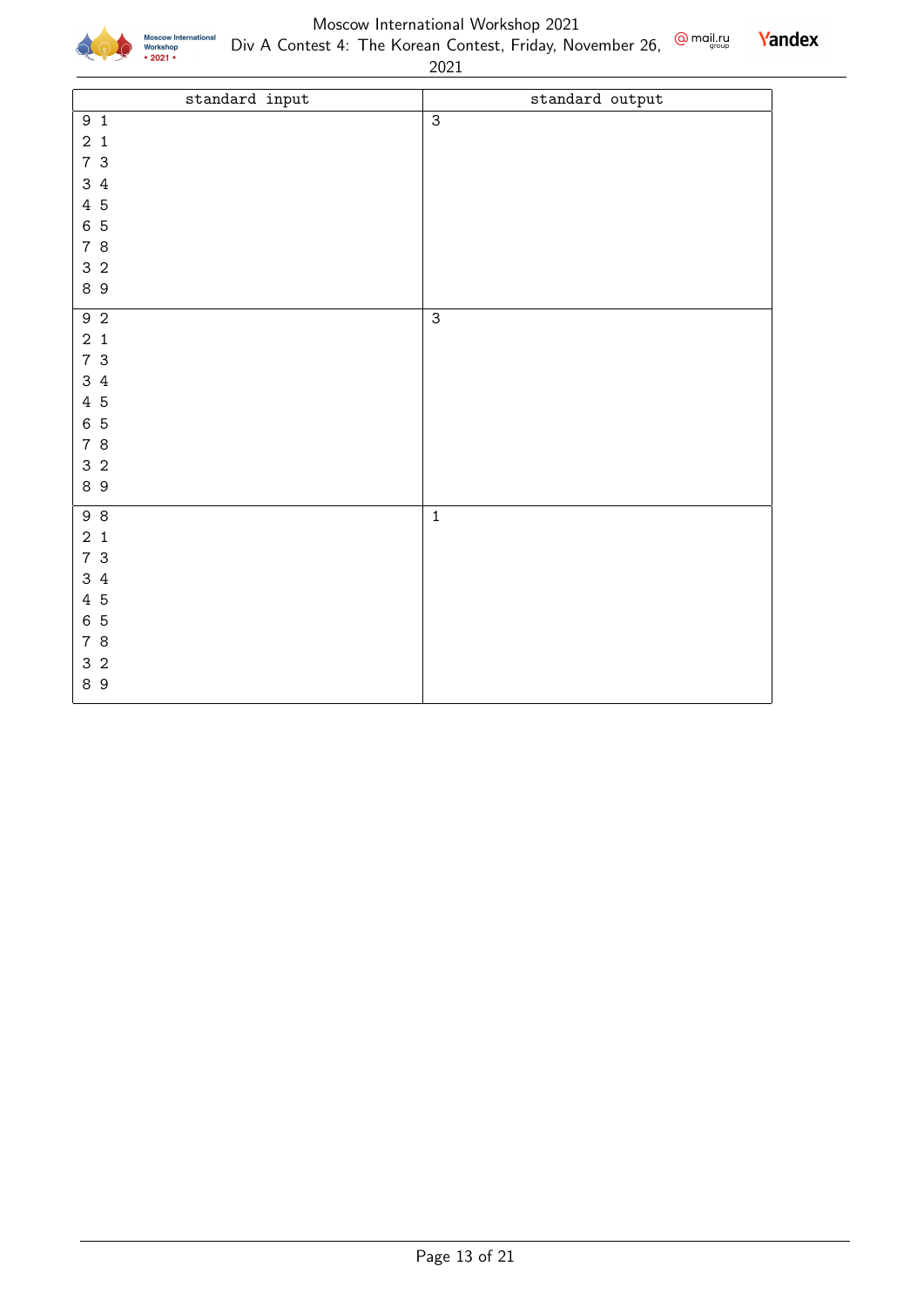2021

## Problem H. Postman

| Input file:   | standard input  |
|---------------|-----------------|
| Output file:  | standard output |
| Time limit:   | 1 second        |
| Memory limit: | 1024 mebibytes  |

There is a straight road on which two types trams run. One is an east-to-west tram which moves from east to west, and the other is a west-to-east tram. For each type, several trams run regularly, so anyone can ride the tram in any direction at any time. To use the tram, you have to pay a ticket for each direction you take. In other words, to use a tram that moves from east to west, you must pay a W-ticket (west bound ticket), and conversely, to use a tram that moves from west to east, you must pay an E-ticket (east bound ticket). You can get on and off the tram at any time and place you want, and once you get on the tram, you can ride it as long as you want.

Bob, a post office worker, goes to the post office every day to deliver the mails assigned to him. He uses the tram to deliver them. Each location where mail will be delivered is represented by an  $x$ -coordinate for convenience, and the post office locates at  $x = 0$ .

To deliver *n* pieces of mail, the post office gives Bob *n* tram tickets. Bob uses one ticket to deliver one piece of mail. However, among the *n* tickets provided by the post office, the number of W-tickets is  $w$ and that of Etickets is  $e (e = n - w)$ . By using the tickets he received at the post office, Bob wants not only to figure out the order in which the  $n$  pieces of mail should be delivered, but also to minimize the distance he travels using the tram.

Depending on the order in which the pieces of mail are delivered, it is divided into two types. The first type, denoted by  $t = 1$ , is the case that the order of mail delivery is not important. The second type, denoted by  $t = 2$ , is the case one specific designated piece of mail must be delivered at last and all the others can be delivered in any order.

For example, suppose that  $n = 5$ ,  $w = 4$  (the number of W-tickets),  $t = 2$ , and the *x*-coordinates of the places where the mails should be delivered are  $(-20, -15, 20, 30, 10)$ , and that the x-coordinate of the specific designated mail which must be finally delivered is  $x = 10$ . The optimal delivery route is shown in the figure below and the total distance moved using trams is 90. As shown in figure, four W-tickets and one E-ticket are used and the designated mail is delivered at last.



Consider another example where all information is the same as above except for  $t = 1$ . The optimal delivery route for this case is shown in figure below and the total distance is 80. In this case, you can see that four Wtickets and one E-ticket are used as well.



Given information about the mail that Bob should deliver, write a program that finds the minimum distance he travels using trams.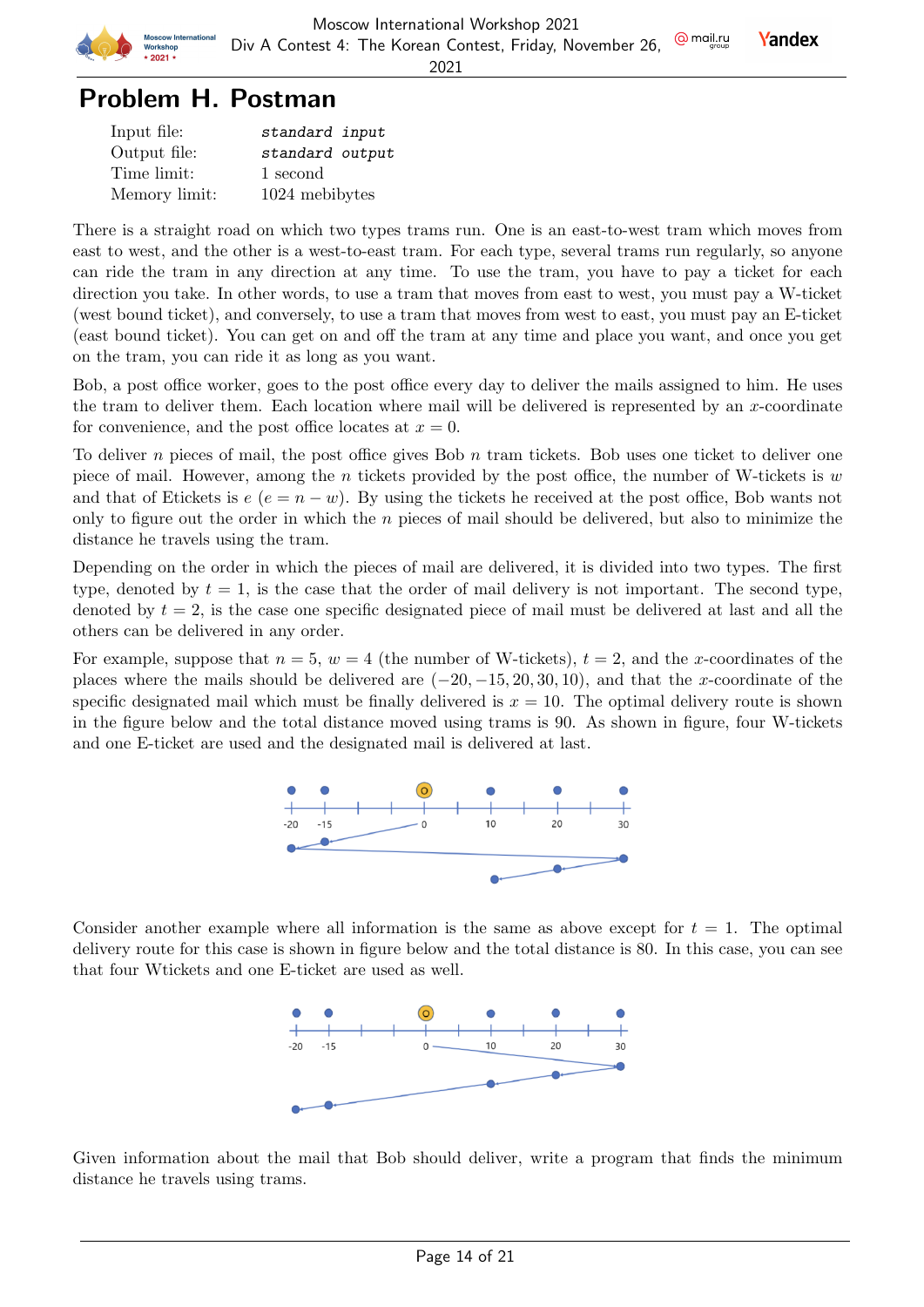

### Input

Your program is to read from standard input. The input starts with a line containing three integers,  $n, w$ and  $t$   $(1 \le n \le 3 \times 10^5, 0 \le w \le n, 1 \le t \le 2)$ , where *n* is the number of pieces of mail, *w* is the number of Wtickets, and  $t$  indicates the delivery order type as explained above. Note that the number of E-tickets is  $n - w$ . In the following line, *n* integers are given. The *i*-th integer  $x_i$   $(1 \le i \le n, -10^9 \le x_i \le 10^9,$  $x_i \neq 0$ ) is the x-coordinate of the location where the *i*-th mail should be delivered. When  $t = 2, x_n$ denotes the  $x$ -coordinate of the specific designated mail that must be delivered at last.

You can assume no two  $x_i$ 's are the same.

## **Output**

| standard input           | standard output |
|--------------------------|-----------------|
| 542                      | 90              |
| $-20 -15 20 30 10$       |                 |
| 541                      | 80              |
| $-20$ $-15$ 20 30 10     |                 |
| 7 1 2                    | -1              |
| $10$ 13 -30 24 50 -5 -21 |                 |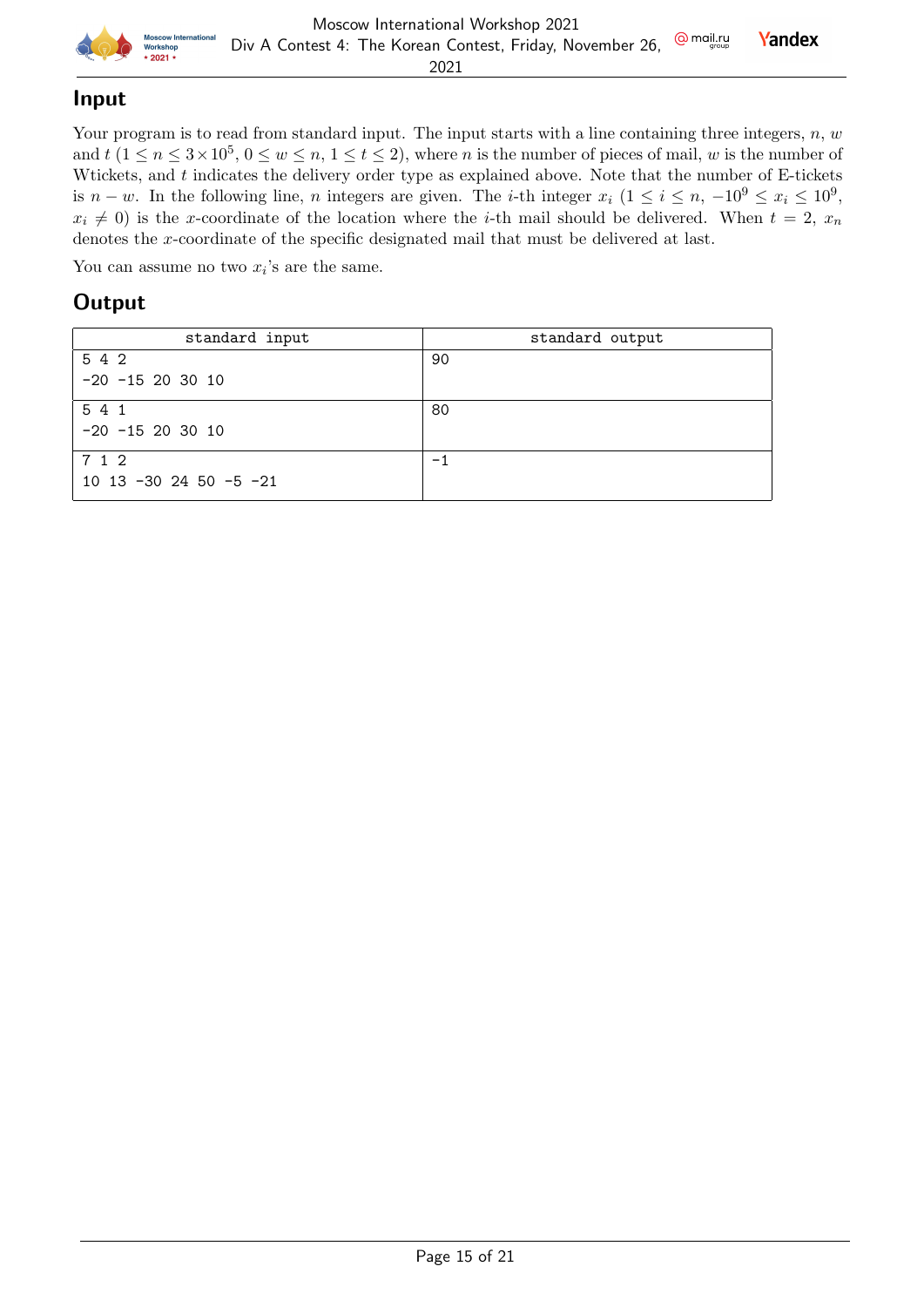# Problem I. Security System

| Input file:   | standard input  |
|---------------|-----------------|
| Output file:  | standard output |
| Time limit:   | 1 second        |
| Memory limit: | 1024 mebibytes  |

The management committee plans to introduce a new security system to monitor the museum at night time. The floor plane of the museum has a shape of a rectilinear polygon  $P$  whose edges are either horizontal or vertical. In addition,  $P$  has the x-monotone boundary, that is, the intersection of  $P$  and any vertical line is either empty or a single line segment.

The new security system is based on infrared laser beam sensors. Moving along a straight track placed inside of  $P$ , an infrared laser beam sensor unit emits the laser beam in a direction perpendicular to the track. When it detects any motion, an emergency alarm is issued immediately.

Tracks are represented as horizontal or vertical line segments. Tracks are unlimited in length. A point q in P is monitored by a sensor located at a point p on a track if  $q = p$  or the following conditions are satisfied.

- The line segment connecting  $p$  and  $q$  does not meet the outside of  $P$ .
- The track and the line segment connecting  $p$  and  $q$  are orthogonal to each other.

A polygon  $P$  is said to be completely monitored by a set  $T$  of tracks if each point inside  $P$  is monitored by a sensor on a track of  $T$ . The committee wants to know the minimum number of infrared laser beam sensor units required to completely monitor the museum. There are two things to note. The first is that the boundary of  $P$  do not intersect a track excluding its endpoints, and the second is that the tracks must not intersect each other, even at their endpoints. For example, at least 3 sensor units are required to monitor the x-monotone rectilinear polygon as shown in the figure below. In this figure, blue lines represent tracks.



Given an x-monotone rectilinear polygon, write a program to compute the minimum number of sensor units required to completely monitor the polygon.

## Input

Your program is to read from standard input. The input starts with a line containing an integer,  $n$  $(4 \leq n \leq 100,000)$ , where *n* is the number of vertices of an *x*-monotone rectilinear simple polygon. The following  $n$  lines give the coordinates of the vertices in counterclockwise direction. Each vertex is represented by two numbers separated by a single space, which are the  $x$ -coordinate and the  $y$ -coordinate of the vertex, respectively. Each coordinate is given as an integer between −100, 000, 000 and 100, 000, 000, inclusively.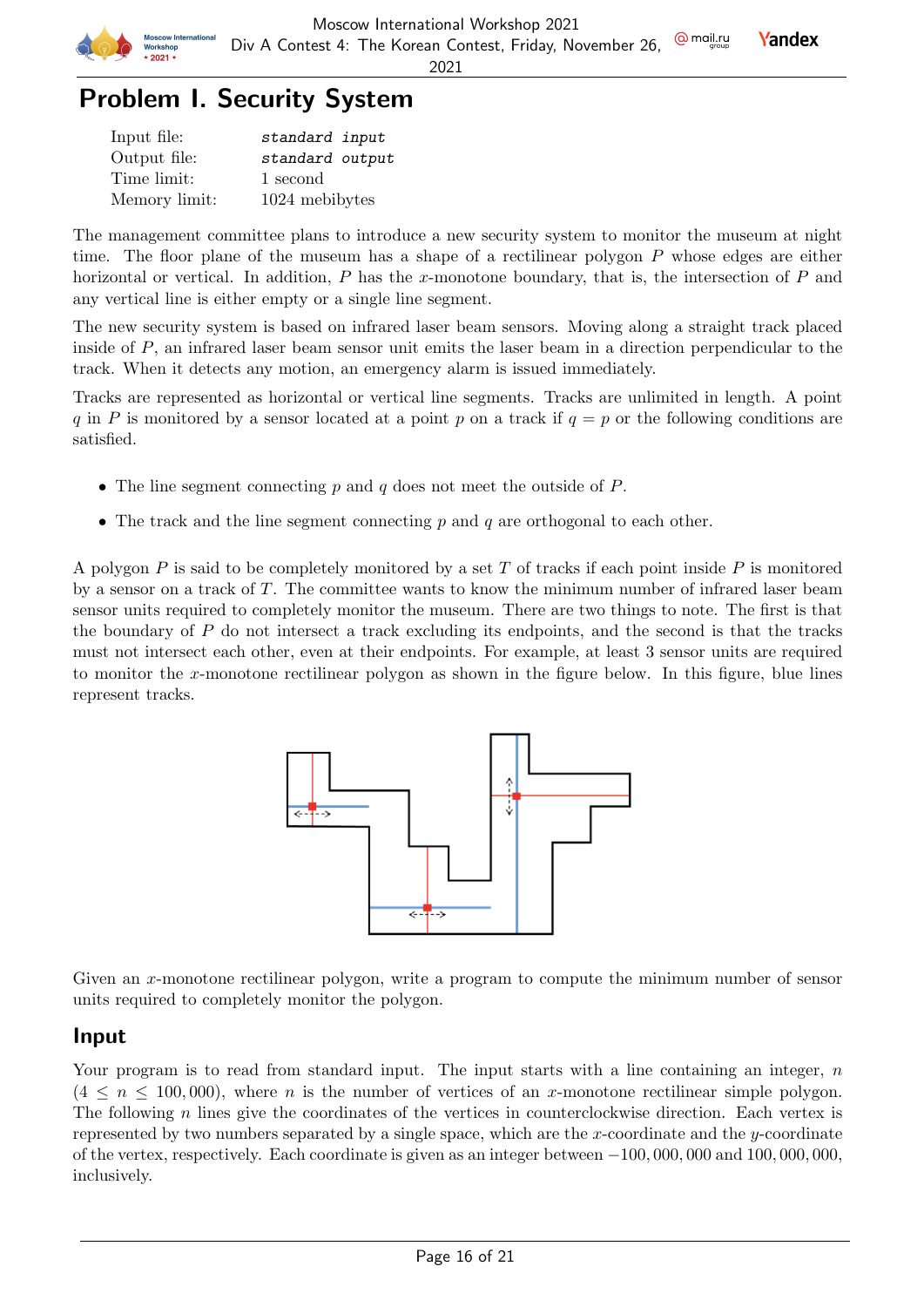

## **Output**

Your program is to write to standard output. Print exactly one line. The line should contain an integer representing the minimum number of sensor units required to completely monitor the given polygon.

| standard input | standard output |
|----------------|-----------------|
| $20\,$         | $\overline{3}$  |
| 5 <sub>1</sub> |                 |
| 14 1           |                 |
| 14 7           |                 |
| 16 7           |                 |
| 16 9           |                 |
| 18 9           |                 |
| 18 11          |                 |
| 13 11          |                 |
| 13 13          |                 |
| 11 13          |                 |
| 11 4           |                 |
| 94             |                 |
| 9 6            |                 |
| 7 6            |                 |
| 710            |                 |
| 310            |                 |
| 3 1 2          |                 |
| $1\ 12$        |                 |
| 18             |                 |
| 5 8            |                 |
| 12             | $\overline{2}$  |
| 12 5           |                 |
| 4 5            |                 |
| 4 3            |                 |
| 1 <sup>3</sup> |                 |
| $1\quad1$      |                 |
| 6 <sub>1</sub> |                 |
| 6 3            |                 |
| 9 3            |                 |
| 9 <sub>1</sub> |                 |
| 15 1           |                 |
| 15 3           |                 |
| 12 3           |                 |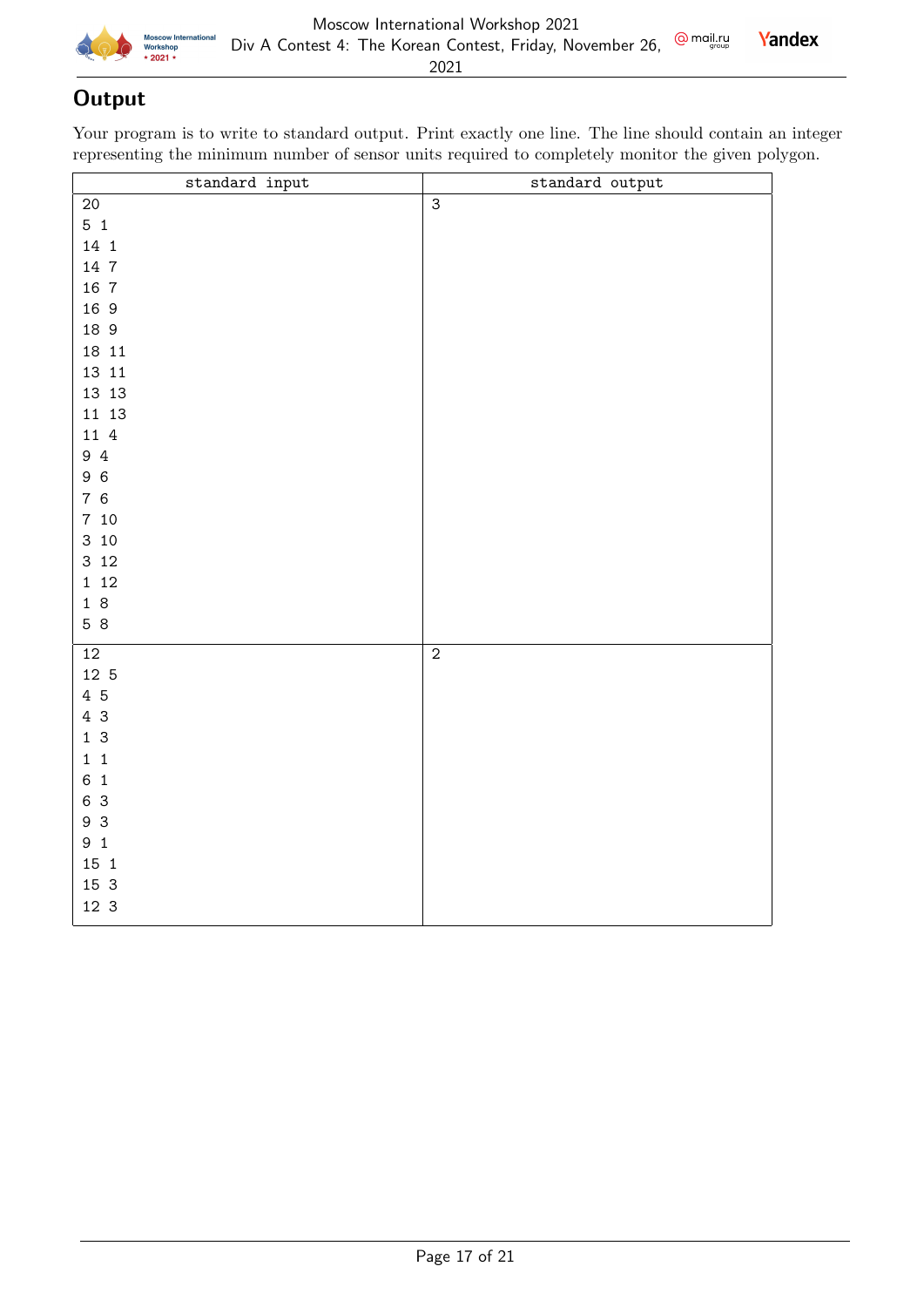# Problem J. Squid Game

| Input file:   | standard input  |
|---------------|-----------------|
| Output file:  | standard output |
| Time limit:   | 2 seconds       |
| Memory limit: | 1024 mebibytes  |

You are one of the 456 players participating in a series of children's games with deadly penalties. Passing through a number of maze-like hallways and stairways, you have opened the gate of the next game. There are three buckets with infinite capacity, each of which contains an integral number of liters of water. The buckets are numbered from 1 to 3. The amounts of water initially contained in buckets 1, 2, and 3 are given as  $X, Y$ , and  $Z$ , respectively.

At any time, you can double the amount of one bucket by pouring into it from another one. Specifically, you can pour from a bucket of y liters into one of  $x \leq y$  liters until the latter contains 2x liters and the former does  $y - x$  liters. Note that x and y are always integers and  $x \leq y$ . See the figure below.



In order to survive, you have to empty one of the buckets in a limited number of pouring. Fortunately, it is always possible to empty one of the buckets. Given the initial amounts  $X, Y$ , and  $Z$  of water in three buckets, write a program to output a sequence of pouring until one of the buckets is empty for the first time.

### Input

Your program is to read from standard input. The input starts with a line containing three integers  $X$ , Y, and  $Z$   $(1 \le X \le Y \le Z \le 10^9)$ , representing the initial amounts of water in buckets 1, 2, and 3, respectively.

## **Output**

Your program is to write to standard output. The first line should contain the number  $m$  of pouring until one of the buckets is empty for the first time. The number  $m$  should be no more than 1,000. Each of the following m lines contains two integers A and  $B$   $(1 \leq A \neq B \leq 3)$ , which means you pour from bucket  $\vec{A}$  into bucket  $\vec{B}$  in a process of pouring. You should guarantee that one of buckets is empty for the first time after the  $m$  pouring. If there are several ways to empty one of the buckets, then print one of them.

| standard input | standard output |
|----------------|-----------------|
| 123            | 2               |
|                | 3 <sub>2</sub>  |
|                | 3 <sub>1</sub>  |
| 1 4 6          | 3               |
|                | 2 <sub>1</sub>  |
|                | 3 <sub>1</sub>  |
|                | 1 <sub>3</sub>  |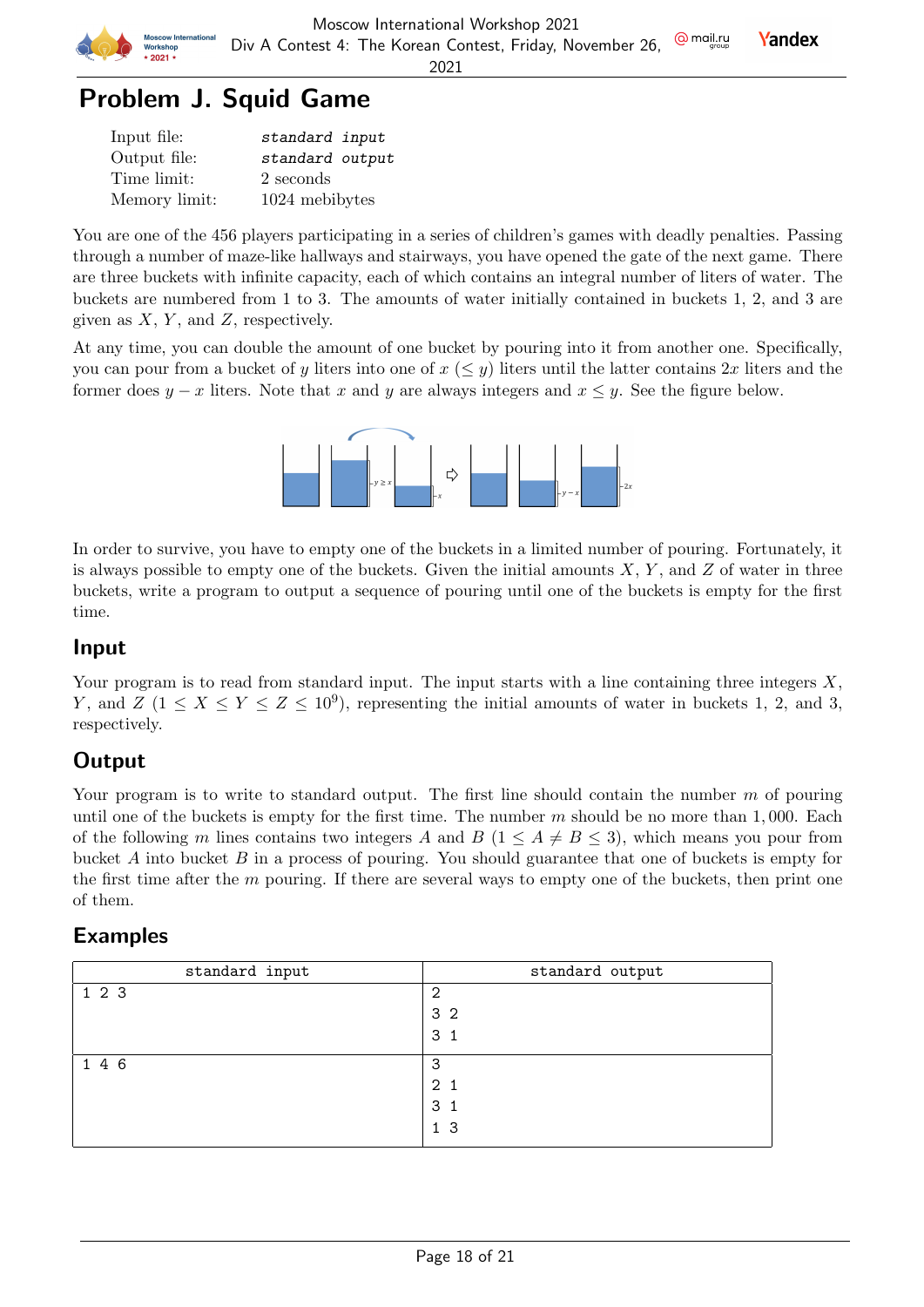# Problem K. Stock Price Prediction

| Input file:   | standard input  |
|---------------|-----------------|
| Output file:  | standard output |
| Time limit:   | 2 seconds       |
| Memory limit: | 1024 mebibytes  |

Kim is a stock market analyst. Recently, he found something interesting while looking at the stock charts of several companies. Most of the stocks that rose for four consecutive days fell the next day. Also, the stock price that fell on the fifth day was often located between the price of the second and third days of the stock price during the four days of the uptrend. For example, Company A's stock price was 500 won, 560 won, 600 won, and 680 won for four consecutive days, and the fifth day's stock price of Company A was 580 won. Also, Company B's stock price was 1,000 won, 1,200 won, 1,400 won, and 1,700 won for four consecutive days, and the fifth day's stock price of Company B was 1,350 won.

Mr. Kim thinks that if he can find a part in the previous stock price sequence that matches the price movement pattern over the last few days, he will be able to predict the stock price for the next day quite accurately. He also thinks that the relative ranks in a stock price sequence are more important than the actual prices because if the relative ranks of two stock price sequences are the same, their patterns in charts look similar. In the above example, the stock price sequence of Company A for five consecutive days, 500 won, 560 won, 600 won, 680 won, 580 won, can be represented as  $(1, 2, 4, 5, 3)$  because 500 is the smallest among the five numbers, 550 is the second smallest, 600 is the fourth, and so on. Moreover, the stock price of Company B for five consecutive days, 1,000 won, 1,200 won, 1,400 won, 1,700 won, 1,350 won, can also be represented as  $(1, 2, 4, 5, 3)$  due to the same reason. Their relative ranks are the same and their charts of five consecutive days look very similar as shown in figure below.



Mr. Kim decided to consider two sequences as a match if all the relative ranks of same positions of two sequences are the same. Mr. Kim formally defined R-match of two sequences of same length (number of integers) as follows: Two sequences of integers  $x = (x_1, \dots, x_m)$  and  $y = (y_1, \dots, y_m)$  of the same length are an R-match if and only if for each  $i$   $(1 \leq i \leq m)$ ,  $x_i$ 's rank in  $x$  and  $y_i$ 's rank in  $y$  are the same. Next, he defined the R-pattern matching problem as follows: Given two sequences of integers  $x$  of length  $m$ and y of length  $n (m \leq n)$ , find every position i of y such that x and  $(y_i, \dots, y_{i+m-1})$  are an R-match. For example, when  $x = (33, 40, 22, 40, 41, 28)$  and  $y = (10, 20, 16, 27, 32, 12, 32, 33, 20, 25, 15, 25, 31, 17)$ , x and  $(y_4, \dots, y_9)$  are an R-match. Also, x and  $(y_9, \dots, y_{14})$  are an R-match.

Given two sequences of integers x of length m and y of length  $n ( m \leq n)$ , write a program to solve the R-pattern matching problem for  $x$  and  $y$ .

### Input

Your program is to read from standard input. The input starts with a line containing two integers,  $m$ and  $n (1 \leq m \leq 10,000, 1 \leq n \leq 1,000,000, m \leq n)$ , where m is the length of x, and n is the length of y. In the second line, the m integers in  $x$  are given in turn. In the third line, the n integers in  $y$  are given in turn. Each integer in x and y ranges from 1 to  $10^9$ .

## **Output**

Your program is to write to standard output. Print exactly one line. The line should contain every position *i* of *y* such that *x* and  $(y_i, \dots, y_{i+m-1})$  are an R-match. Each position must appear in increasing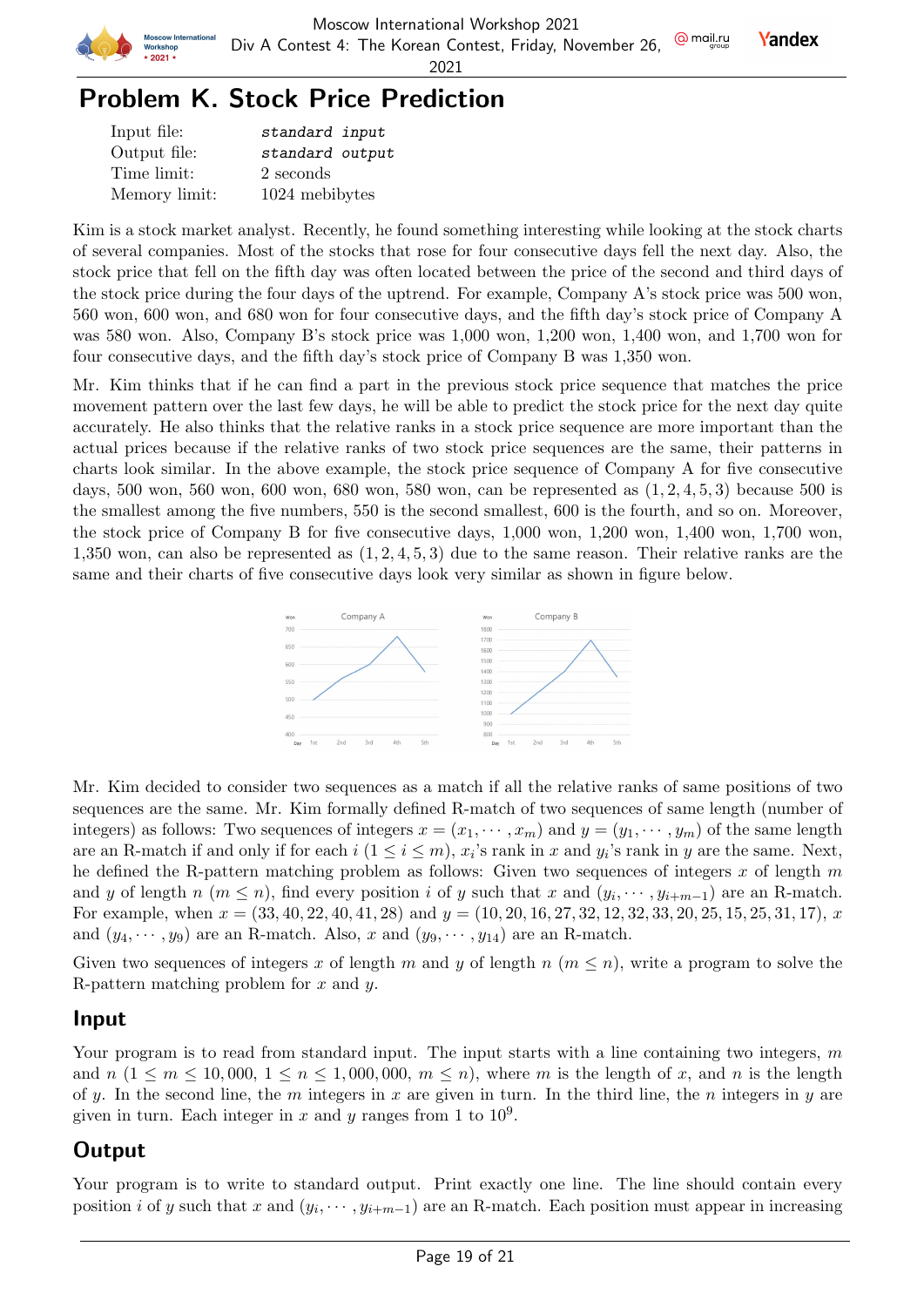

Yandex

2021

order. If there is no such position, print 0.

| standard input                               |  |  |
|----------------------------------------------|--|--|
| 5 12                                         |  |  |
| 500 560 600 680 580                          |  |  |
| 30 25 40 60 70 90 65 30 35 50 55 40          |  |  |
| standard output                              |  |  |
| 38                                           |  |  |
| standard input                               |  |  |
| 5 15                                         |  |  |
| 1000 1200 1400 1700 1350                     |  |  |
| 1 2 3 4 5 6 7 8 7 6 5 4 3 2 1                |  |  |
| standard output                              |  |  |
| $\mathbf 0$                                  |  |  |
| standard input                               |  |  |
| 6 14                                         |  |  |
| 33 40 22 40 41 28                            |  |  |
| 20 16 27 32 12 32 33 20 25 15 25 31 17<br>10 |  |  |
| standard output                              |  |  |
| 49                                           |  |  |